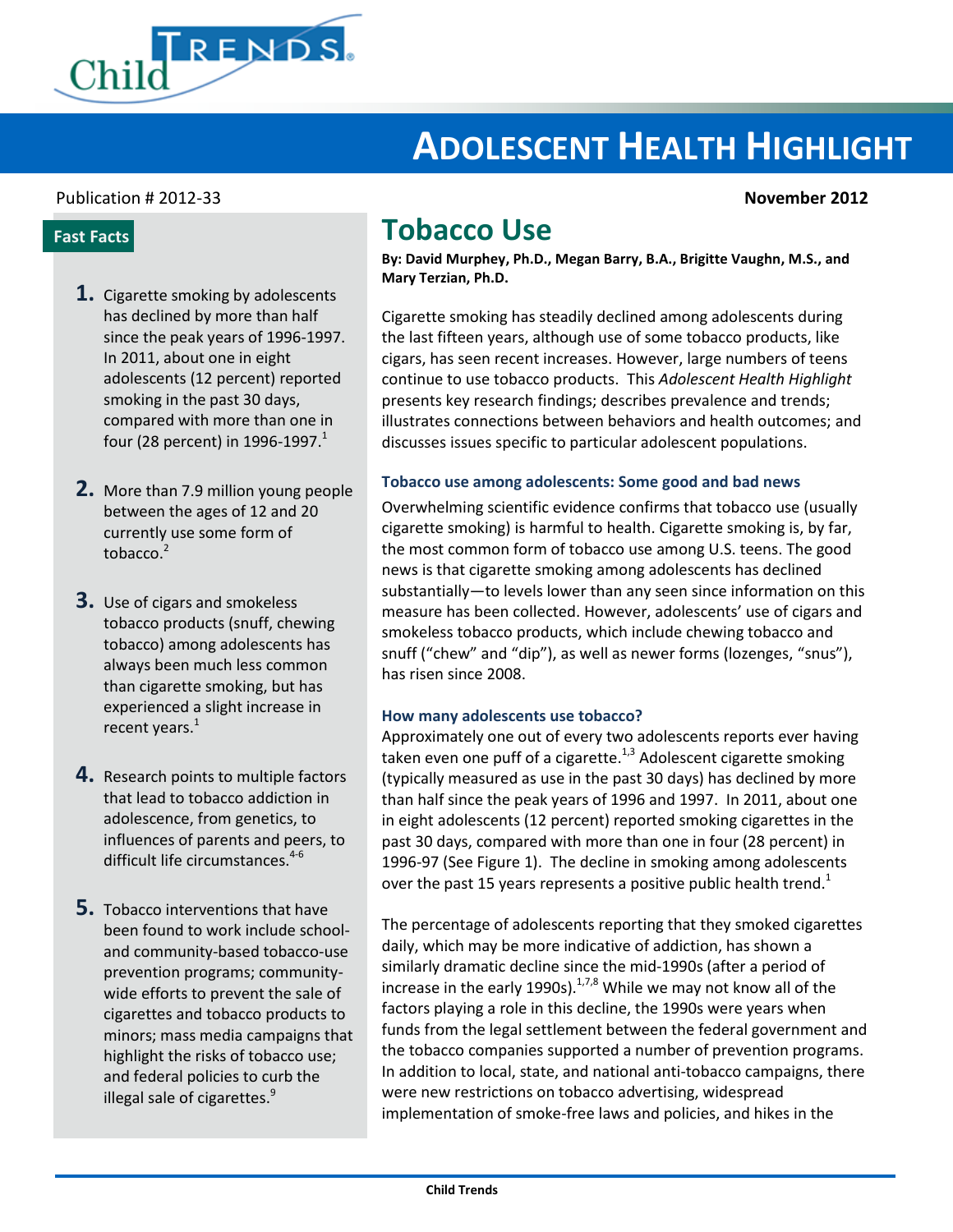

price of cigarettes.<sup>8,10</sup> Still, in 2011 one in ten 12<sup>th</sup>-graders (11 percent) reported that they smoked cigarettes daily (see Figure 2). More than 7.9 million young people between the ages of 12 and 20 currently use some form of tobacco. $2$ 

*More than 7.9 million young people between the ages of 12 and 20, currently use tobacco.*





Source: Johnston, L. D., O'Malley, P. M., Bachman, J. G., & Schulenberg, J. E. (2012). *Monitoring the Future national survey results on adolescent drug use: Overview of key findings, 2011. Ann Arbor: Institute for Social Research, The University of Michigan.*.

Besides cigarettes (including the hand-rolled variety), tobacco can be smoked in cigars or pipes—all of which deliver tobacco's toxic effects. Hookahs (water pipes) are popular among some adolescents; typically used in groups, and sometimes in "hookah cafés," the hookah mouthpiece is passed around from person to person. Hookah smokers may use specially produced tobacco available in a variety of flavors. Hookahs are no safer than other forms of tobacco smoking.<sup>11</sup> There are currently no national estimates of hookah smoking among adolescents.





*Hookahs are no safer than other forms of tobacco smoking.*

> Sources: Johnston, L. D., O'Malley, P. M., Bachman, J. G., & Schulenberg, J. E. (2011). *Monitoring the Future national survey results on adolescent drug use, 1975-2010: Volume I, Secondary school students. Ann Arbor: Institute for Social Research, The University of Michigan.*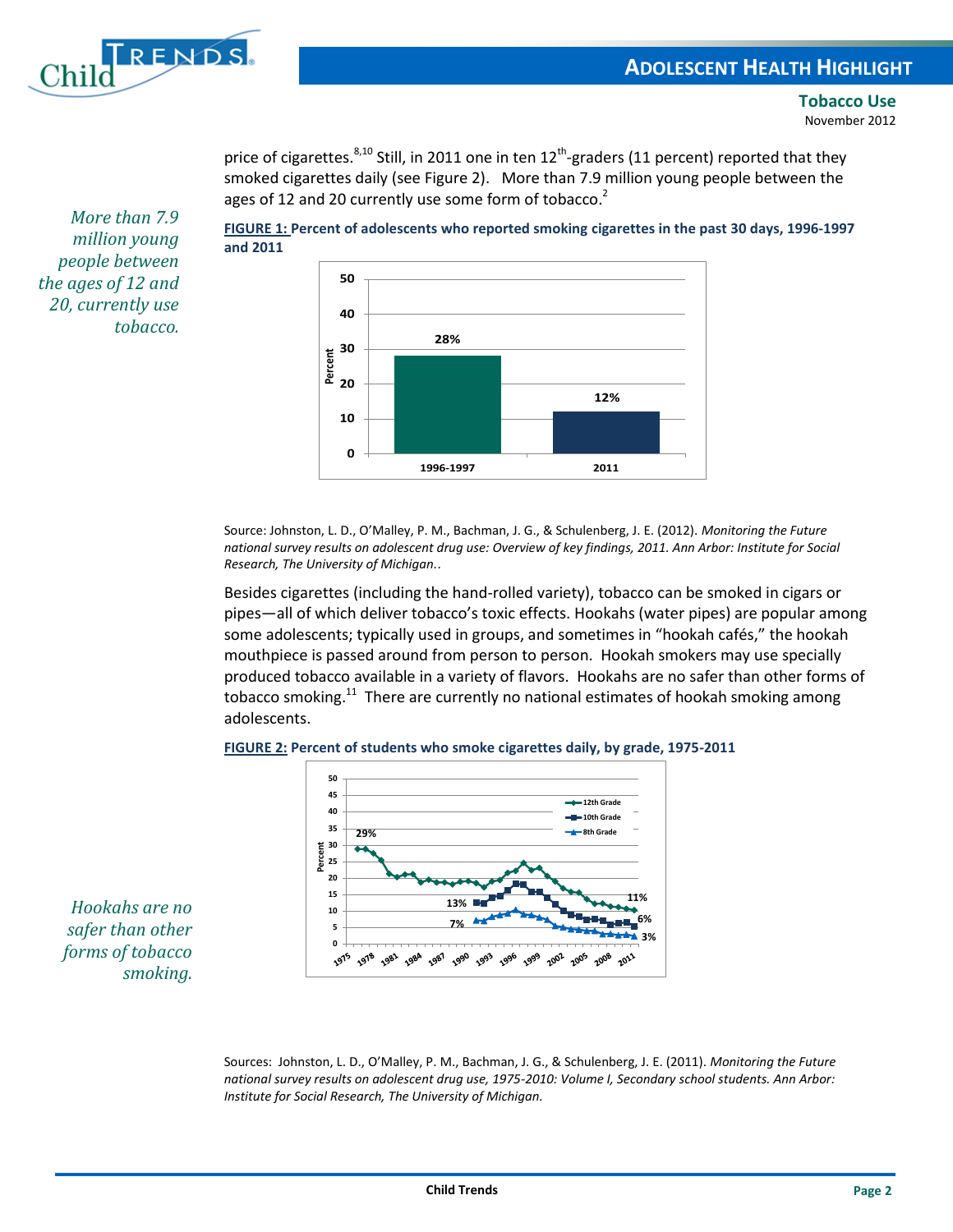

*Among adolescents, frequent users of smokeless tobacco products are also much more likely than non-users to use alcohol and other drugs, as well as to become cigarette smokers.*

Use of smokeless tobacco products (snuff, chewing tobacco) among adolescents has always been much less common than cigarette smoking, but has experienced a slight increase in recent years.<sup>1</sup> Even though these percentages (4 percent for 8<sup>th</sup>-graders, 7 percent for 10<sup>th</sup>graders and 8 percent for 12<sup>th</sup>-graders in 2010) are not as high as they were during the mid-1990s, they are still higher than levels seen during most of the 2000s (see Figure 3). $^1$  For smokeless tobacco use, the highest rates of initiation are in the seventh through  $11<sup>th</sup>$ grades.<sup>1</sup> Among adolescents, frequent users of smokeless tobacco products are also much more likely than non-users to use alcohol and other drugs, $12$  as well as to become cigarette smokers.<sup>3</sup> Among the newer forms of oral tobacco products are pouches, lozenges, strips, and sticks. Most of these are designed to dissolve in the user's mouth, and are offered in candy-like flavors; however, they all contain potent toxins that can lead to cancer and other serious diseases. Unfortunately, there are no reliable data yet on how many adolescents use these newer products.





Source: Johnston, L. D., O'Malley, P. M., Bachman, J. G., & Schulenberg, J. E. (2012). *Monitoring the Future national survey results on adolescent drug use: Overview of key findings, 2011. Ann Arbor: Institute for Social Research, The University of Michigan.*

# **What are the implications of tobacco use for adolescents?**

Cigarette smoking (and other forms of tobacco use) has been shown to have long-term and often deadly—consequences. It is estimated that more than six million children and adolescents who were born between 1983 and 2000 will eventually die of smoking-related illnesses.<sup>13</sup> Tobacco use harms nearly every organ of the body. About one-third of all deaths from cancer can be blamed on smoking; lung cancer is the largest single type, but smoking is also associated with cancers of the mouth, stomach, kidney, bladder, and cervix, among others. Smoking is also associated with emphysema, chronic bronchitis, and other lung diseases; it aggravates asthma symptoms; and it increases the risk of heart disease.<sup>14</sup> There is also evidence linking smoking with symptoms of depression in adolescents and with anxiety disorders.<sup>14</sup> Use of smokeless tobacco products is associated with increased risk of mouth and throat cancers, dental caries, and also with subsequent cigarette smoking.<sup>12</sup>

*More than six million children and adolescents who were born between 1983 and 2000 will eventually die of smoking-related illnesses.*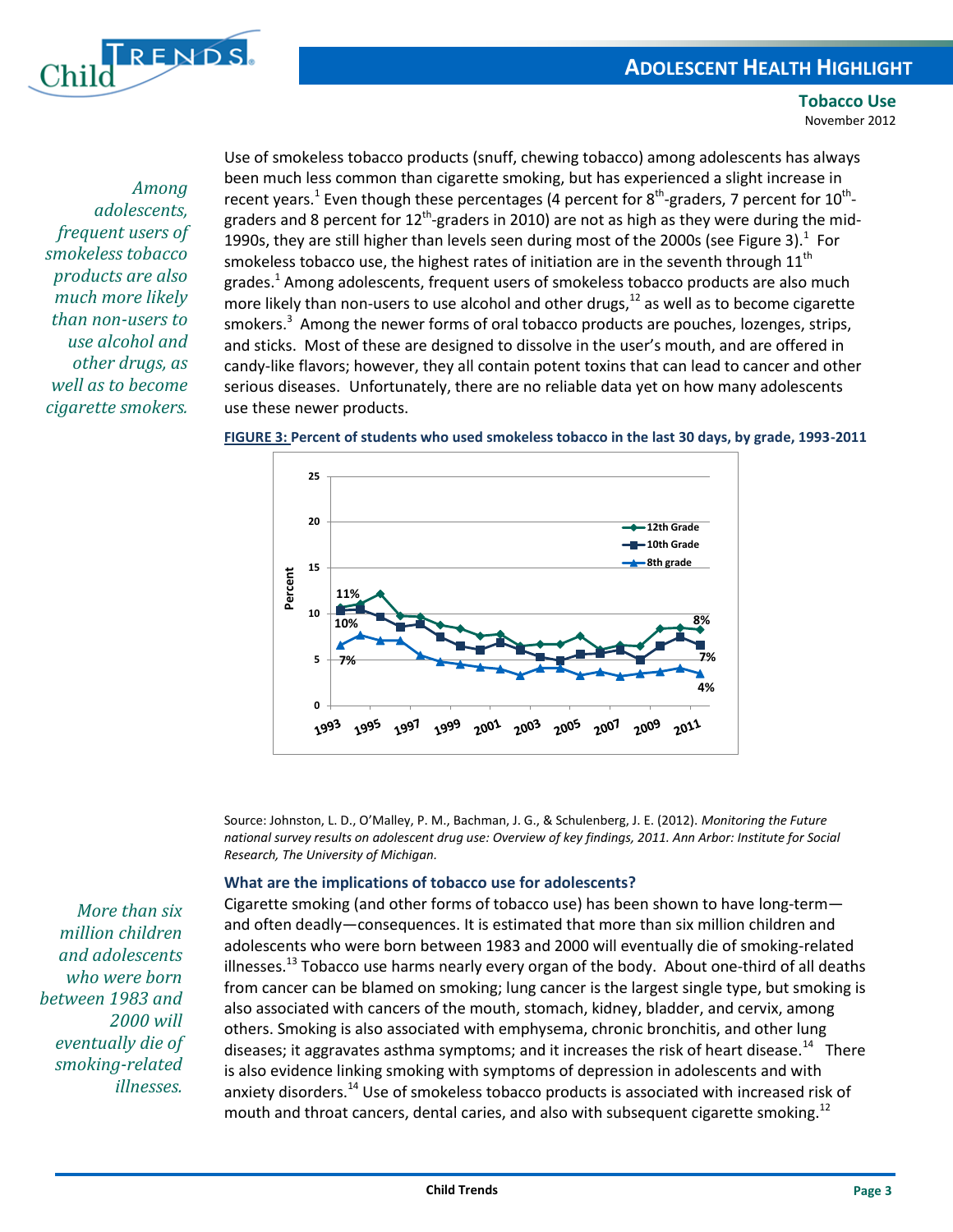

Smoking even has implications for adolescents' social lives: large majorities of adolescents (82 percent of 8<sup>th</sup>-graders, 80 percent of 10<sup>th</sup>-graders and 75 percent of 12<sup>th</sup>-graders) say that they "prefer to date people who don't smoke" (See Figure 4).<sup>15</sup> As a group, adolescent smokers tend to engage in other unhealthy behaviors, such as marijuana use, drinking, fighting, and unprotected sex.<sup>16</sup> Sometimes, smoking is the first step toward other substance abuse, including drinking alcohol. $^{17}$ 

Even nonsmokers can suffer from the bad effects of tobacco. "Second-hand smoke" is associated with ear infections in children, and has been shown to cause or aggravate a variety of pediatric respiratory illnesses.<sup>3,18</sup> Second-hand smoke is also linked with mortality. If a woman is pregnant, the poisons in tobacco smoke go right to the developing fetus, increasing the likelihood of stillbirth, infant mortality, and sudden infant death syndrome (SIDS). Later in life, second-hand smoke in the household doubles the risk that a child growing up will become addicted to tobacco if he or she starts smoking.<sup>11</sup>



# **FIGURE 4: Percent of students who say they "prefer to date people who don't smoke," by grade, 2011**

Source: Johnston, L. D., O'Malley, P. M., Bachman, J. G., & Schulenberg, J. E. (2012). *Monitoring the Future national survey results on adolescent drug use: Overview of key findings, 2011. Ann Arbor: Institute for Social Research, The University of Michigan.*

# **Why do adolescents start using tobacco products?**

Numerous factors influence adolescents' decision to start smoking or use other tobacco products. These factors include some individual characteristics, such as stress and low selfesteem, but also social characteristics, such as smoking by parents, siblings, and friends.<sup>4</sup> Exposure and susceptibility to tobacco advertising also can affect how adolescents regard smoking.<sup>19</sup>

Parents, especially, play a big role in whether adolescents become smokers. For instance, research suggests that the amount of monitoring parents do (such as having expectations of when adolescents will be home and checking in about plans) can lessen the risks of nicotinedependence .<sup>20</sup> Another example of parental influence is that adolescents are more likely to smoke if they have parents who smoke. $^{21}$  Adolescents whose parents strongly disapprove of their smoking—even if the parents themselves smoke—are less likely to take up smoking,

*Adolescent smokers tend to engage in other unhealthy behaviors, such as marijuana use, drinking, fighting, and having unprotected sex.*

*Adolescents whose parents strongly disapprove of their smoking—even if the parents smoke—have also been found to be less likely to take up smoking.*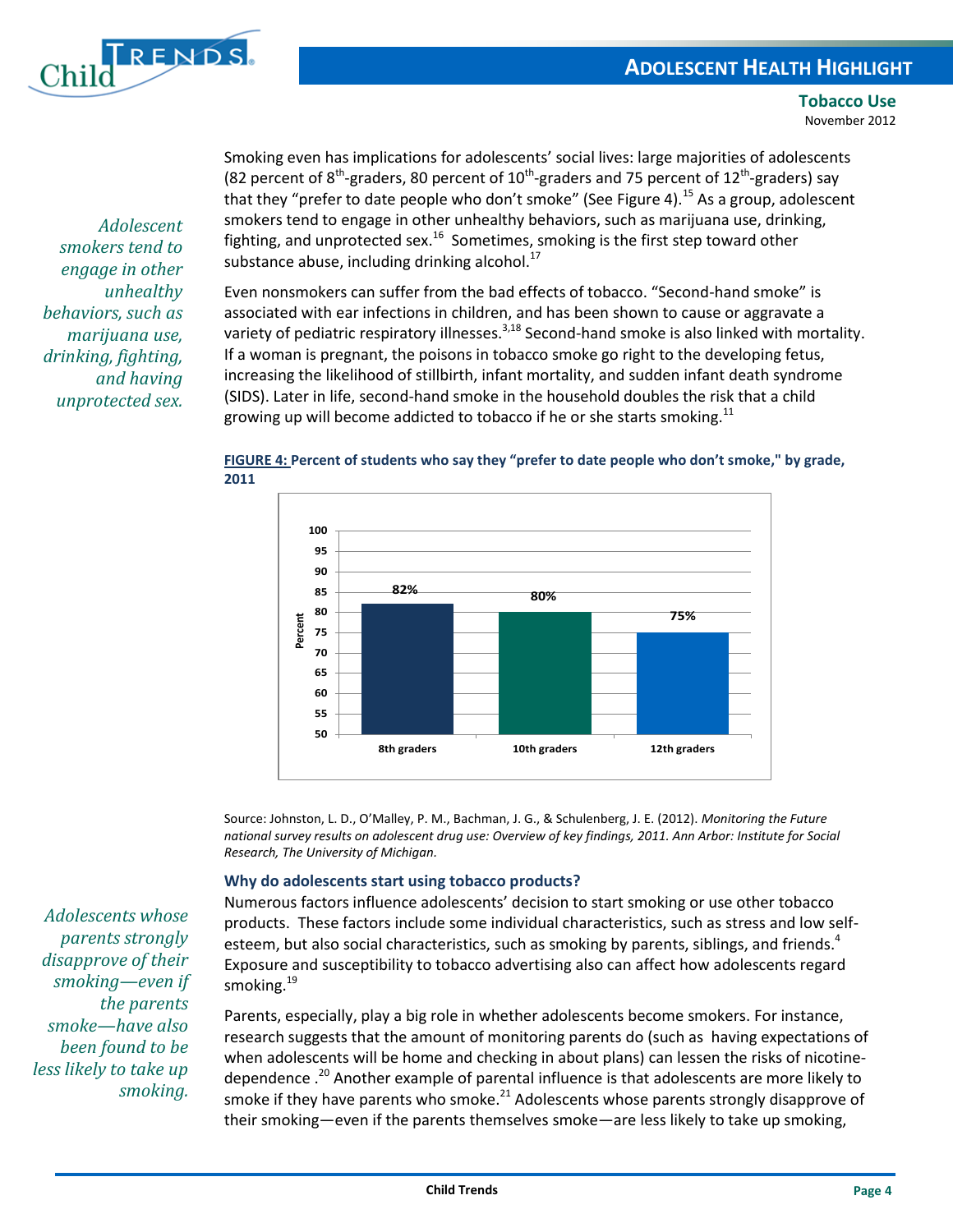

*For female adolescents, concerns about weight gain may be associated with their taking up smoking or with their reluctance to quit. However, there is no evidence that adolescent smoking results in weight loss.*

and parental disapproval has been found to help counteract the influence of peers on smoking.<sup>22,23</sup> Research also suggests that parents who set limits on adolescents' movie choices may help prevent them from starting to smoke, because many adult-oriented movies include depictions of smoking that may glamorize the habit, making it attractive to adolescents.<sup>24</sup>

Additionally, having experienced numerous highly stressful events in childhood is linked with a greater risk of starting smoking by age  $14.^5$  Among these stressors are being a victim or witness of abuse, experiencing a parental separation, or growing up in a household in which a family member is mentally ill or incarcerated. For female adolescents, concerns about weight gain may be associated with their taking up smoking or with their reluctance to quit.<sup>11,25</sup> However, there is no evidence that adolescent smoking results in weight loss.<sup>26</sup>

# **Once adolescents start smoking, why is it difficult for them to quit?**

Research points to multiple factors that lead to tobacco addiction in adolescence, from genetic characteristics, to influences of parents and peers, to difficult life circumstances.<sup>4-6</sup> A half-dozen genes, among the thousands that a person inherits, can affect how the brain reacts to nicotine, including the likelihood of becoming addicted.<sup>6</sup>

The effects of nicotine, including the "reward" feeling, quickly wear off, motivating the user to keep using tobacco to recapture that feeling and to prevent withdrawal symptoms. Those withdrawal symptoms are unpleasant, and include irritability, craving, depression, anxiety, attention problems, disturbed sleep, and increased appetite.

In addition to these physical factors that make it harder for adolescents to quit smoking, behavioral factors also come into play: adolescents frequently associate smoking, its smell and feel, with a number of behaviors, including using alcohol, and hanging out with friends who smoke.<sup>11</sup> The influence of peers on adolescents' smoking behavior seems to decline with age, $^{27}$  but is an important factor in whether adolescents begin smoking, and whether their smoking escalates to daily use.<sup>28</sup>

Research shows that the earlier adolescents begin smoking cigarettes, the more likely they are to become addicted to nicotine.<sup>3</sup> According to results from a nationally representative health survey, nearly 90 percent of adults who smoke became regular smokers during adolescence, or earlier. $8,29$  Many adolescents experiment with smoking cigarettes; however, only about one-third of those become regular, daily smokers by the end of high school.<sup>30</sup>

# **Are certain groups of adolescents more likely to smoke than others?**

*Nearly 90 percent of adults who smoke became regular smokers during adolescence.* 

Not all adolescents are equally likely to smoke. Rates of cigarette smoking and other tobacco use are higher among older adolescents than they are among younger adolescents (although the rate of smoking initiation is higher among younger adolescents).<sup>4</sup> White adolescents are more likely to use tobacco than are black or Hispanic adolescents. Tenthgraders who plan to attend four years of college are more than three times more likely to be nonsmokers than are their peers who lack such plans. Younger adolescents whose parents had little or no college education are much more likely to smoke than are younger adolescents whose parents have a college education or more.<sup>8</sup> Adolescents who have more peers who smoke are more likely to begin smoking themselves, as are those who have fewer positive connections with institutions such as school and religious centers.<sup>26</sup>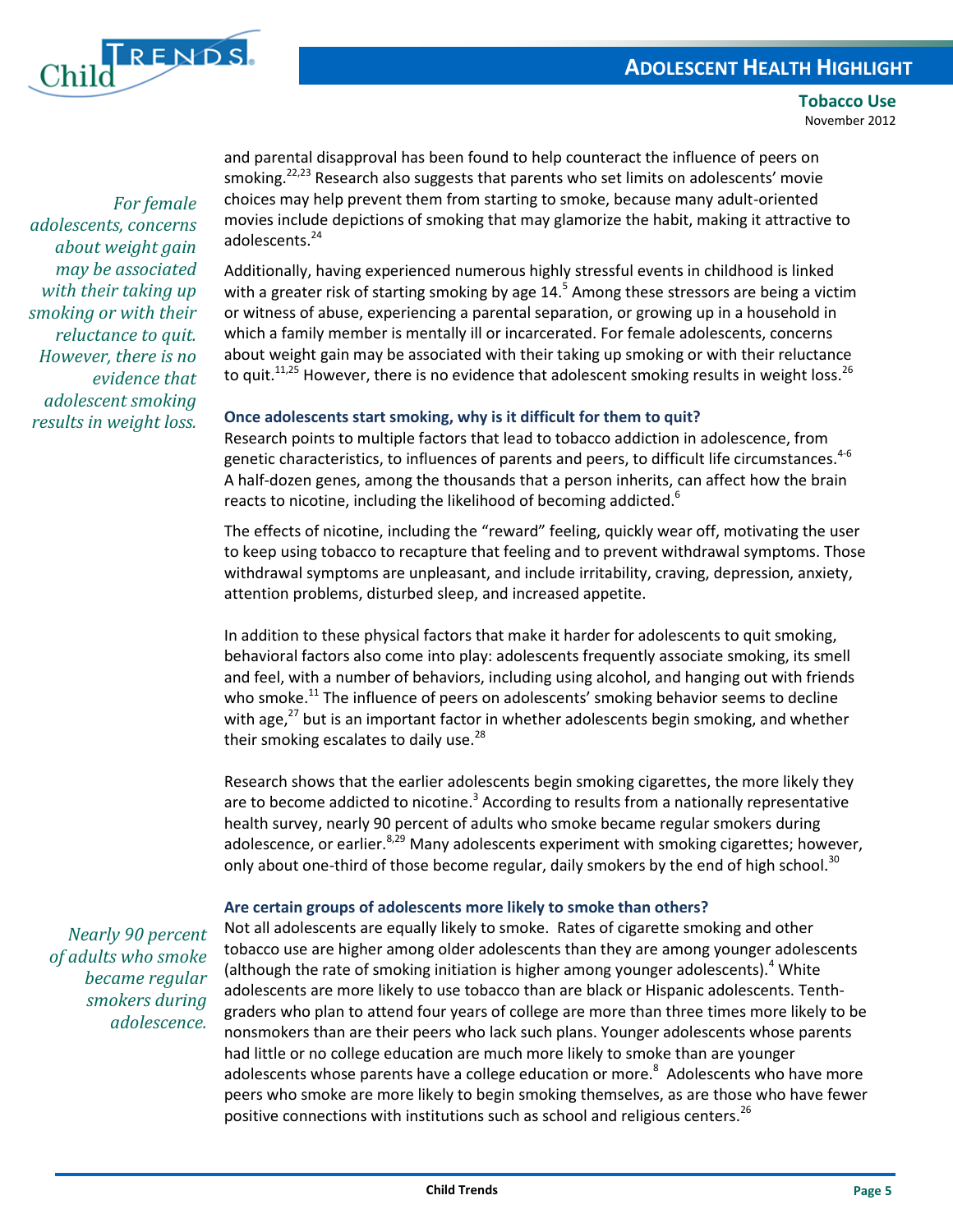# **ADOLESCENT HEALTH HIGHLIGHT**



**Tobacco Use** November 2012

*Although approximately equal proportions of male and female adolescents smoke cigarettes, users of smokeless tobacco products are nearly all males.*

Although approximately equal proportions of male and female adolescents smoke cigarettes, users of smokeless tobacco products are nearly all males. <sup>8</sup> Patterns of tobacco use among adolescents reflect other gender differences as well.<sup>11</sup> Females tend to smoke fewer cigarettes a day, use cigarettes with lower nicotine content, and inhale cigarette smoke less deeply, than do males. However, females are less likely to try to quit smoking, and are more likely to relapse if they do quit. $^{11}$ 

# **How can tobacco and cigarette use among adolescents be prevented?**

Because many adolescents start trying tobacco products at a young age, prevention efforts need to begin early. Interventions that have been found to work include school- and community-based based tobacco-use prevention programs that teach students to resist peer influences; community-wide efforts to prevent the sale of cigarettes and tobacco products to minors; mass-media campaigns that highlight the risks of tobacco use; and federal policies to curb the illegal sale of cigarettes to minors.<sup>7,9</sup>

While the content of these interventions varies, research suggests that a helpful strategy is to increase adolescent skills and competencies known to protect against tobacco and cigarette use, and to reduce risks present in the social environment. For example, an effective program to steer adolescents away from using tobacco may seek to reduce parental smoking; to alter peer norms around the acceptability of cigarette use; to improve adolescents' refusal skills; to strengthen their leadership, communication and other important life-skills; and to increase their commitment to school and success in school.

Laws, policies, and other prevention efforts must compete against ongoing promotion of tobacco products through marketing, and portrayals in movies and television shows that make smoking attractive to adolescents.<sup>31</sup> One example of federal policy enacted to reduce the accessibility of cigarettes to minors is the Prevent All Cigarette Trafficking (PACT) Act of 2009 (Public Law 111–154). This Act, signed into law in 2010, requires all Internet cigarette vendors to verify the age and identity of customers and to pay all applicable taxes.<sup>32</sup> This law, and other state and federal policy efforts such as credit card and shipping bans placed on Internet orders of cigarettes, are likely to reduce the accessibility of cigarettes to minors.

# **Resources**

Evidence has shown that counseling, especially if it is combined with nicotine replacement therapy (such as a skin patch or nicotine-containing gum), can help people quit, and stay free of tobacco addiction.<sup>11</sup>

Selected resources include the following:

- For detailed information on topics such as daily cigarette use, and parental smoking, in addition to information on other health indicators in children and adolescents, visit Child Trends' DataBank: [http://www.childtrendsdatabank.org/.](http://www.childtrendsdatabank.org/)
- More information on tobacco use and risks of tobacco use can be found through the CDC's Prevention's Division of Adolescent and School Health (DASH): [http://www.cdc.gov/healthyyouth/tobacco/index.htm.](http://www.cdc.gov/healthyyouth/tobacco/index.htm) Additional CDC resources on youth tobacco prevention can be found at <http://www.cdc.gov/tobacco/youth/index.htm>
- The National Institute on Drug Abuse (NIDA) has a number of different facts sheets and resources regarding drug use, including tobacco, for adolescents and practitioners. Please

*An effective program to steer adolescents away from using tobacco may seek to reduce parental smoking.*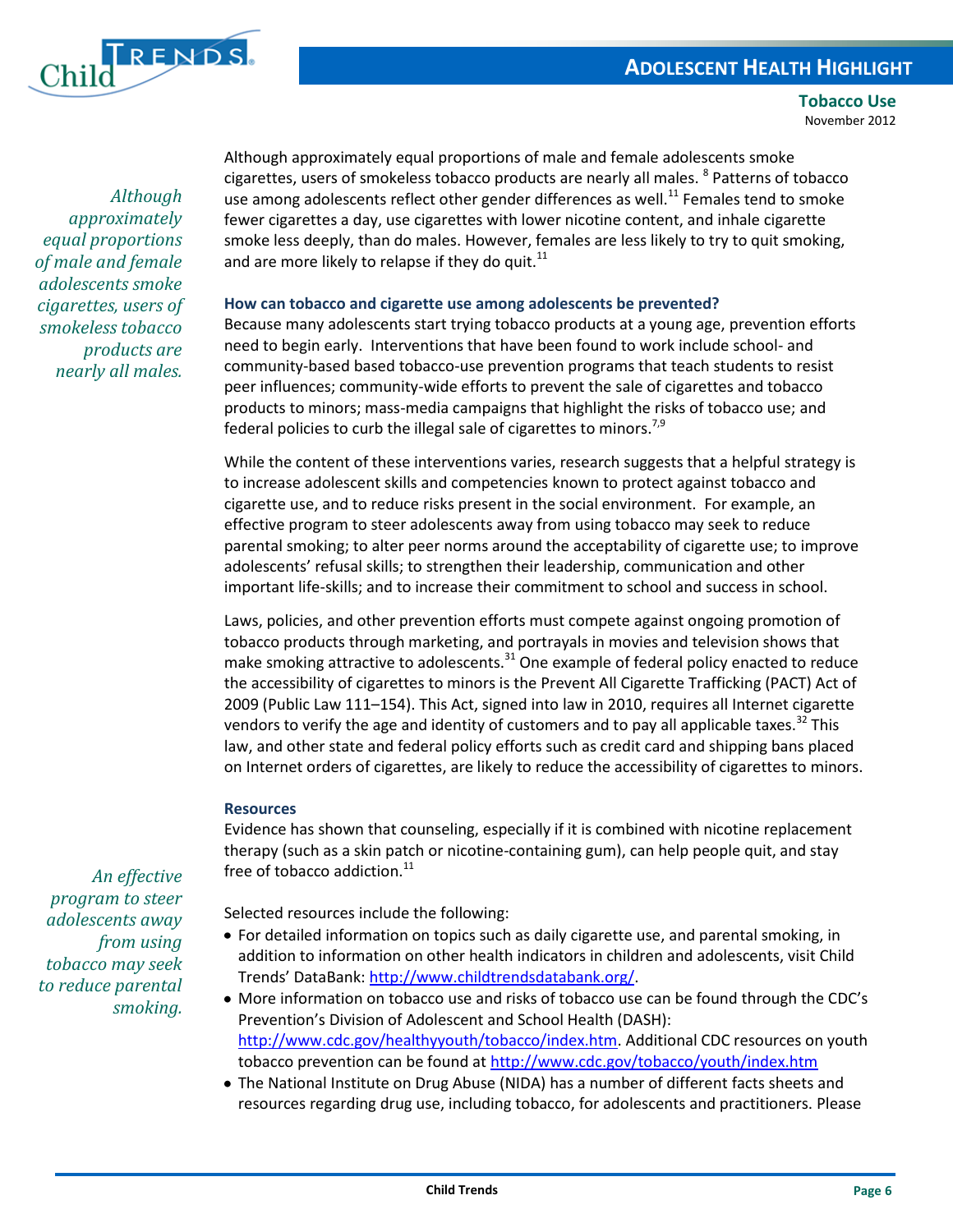

visit the NIDA for Teens Tobacco Addiction page: [http://teens.drugabuse.gov/facts/facts\\_nicotine1.php.](http://teens.drugabuse.gov/facts/facts_nicotine1.php)

For a summary of the research on the health consequences of young people's tobacco use, trends in use of these products, factors influencing adolescent initiation of tobacco use, and prevention efforts, see the Surgeon General's report on preventing youth tobacco use: [http://www.surgeongeneral.gov/library/reports/preventing-youth-tobacco](http://www.surgeongeneral.gov/library/reports/preventing-youth-tobacco-use/index.html)[use/index.html](http://www.surgeongeneral.gov/library/reports/preventing-youth-tobacco-use/index.html)

# **Acknowledgements**

The authors would like to thank Jennifer Manlove, Lina Guzman, and Marci McCoy-Roth at Child Trends for their careful review of and helpful comments on this brief.

Editor: Harriet J. Scarupa

# **References**

- <sup>1</sup>Johnston, L. D., O'Malley, P. M., Bachman, J. G., & Schulenberg, J. E. (2012). *Monitoring the Future, national results on adolescent drug use: Overview of key findings, 2011*. Ann Arbor: Institute for Social Research, The University of Michigan. Retrieved October 24, 2012, from <http://monitoringthefuture.org/pubs/monographs/mtf-overview2011.pdf>
- <sup>2</sup> Substance Abuse and Mental Health Services Administration. (2011). *Results from the 2011 National Survey of Drug Abuse and Health: Detailed tables. Tables 2.2A-2.5A.* Washington, D.C: U.S. Department of Health and Human Services. Retrieved October 24, 2012, from <http://www.samhsa.gov/data/nsduh/2k10NSDUH/tabs/Sect2peTabs1to10.pdf>
- <sup>3</sup>Centers for Disease Control and Prevention, & National Center for Chronic Disease Prevention and Health Promotion. (2010). *Health topics: Tobacco use and the health of young people*. Retrieved October 24, 2012, fro[m http://www.cdc.gov/HealthyYouth/tobacco/facts.htm](http://www.cdc.gov/HealthyYouth/tobacco/facts.htm)
- $4$ O'Loughlin, J. O., Karp, I., Koulis, T., Paradis, G., & DiFranza, J. (2009). Determinants of first puff and daily cigarette smoking in adolescents. *American Journal of Epidemiology, 170*(5), 585-597.
- <sup>5</sup> Anda, R. F., Croft, J. B., Felitti, V. J., Nordenberg, D., Giles, W. H., Williamson, D. F., et al. (1999). Adverse childhood experiences and smoking during adolescence and adulthood. *Journal of the American Medical Association, 282*(17), 1652-1658.
- <sup>6</sup>Whitten, L. (2009). *Studies link family of genes to nicotine addiction. NIDA Notes, 22(6)*. Retrieved October 24, 2012, from [http://www.nida.nih.gov/NIDA\\_notes/NNvol22N6/Studies.html](http://www.nida.nih.gov/NIDA_notes/NNvol22N6/Studies.html)
- <sup>7</sup>Centers for Disease Control and Prevention. (2012). *Preventing tobacco use among youth and young adults: A report of the surgeon general*. Washington, D.C.: U.S. Department of Health and Human Services. Retrieved October 24, 2012, from <http://www.surgeongeneral.gov/library/reports/preventing-youth-tobacco-use/full-report.pdf>
- <sup>8</sup>Johnston, L. D., O'Malley, P. M., Bachman, J. G., & Schulenberg, J. E. (2012). *Monitoring the Future national survey results on drug use, 1975- 2011: Volume 1, Secondary school students*. Ann Arbor, MI: Institute for Social Research, The University of Michigan. Retrieved October 24, 2012, from [http://www.monitoringthefuture.org/pubs/monographs/mtf-vol1\\_2011.pdf](http://www.monitoringthefuture.org/pubs/monographs/mtf-vol1_2011.pdf)
- <sup>9</sup>Centers for Disease Control and Prevention. (2007). *Best practices for comprehensive tobacco control programs—2007*. Washington, DC: U.S. Department of Health and Human Services. Retrieved October 24, 2012, from

[http://www.cdc.gov/tobacco/stateandcommunity/best\\_practices/pdfs/2007/bestpractices\\_complete.pdf](http://www.cdc.gov/tobacco/stateandcommunity/best_practices/pdfs/2007/bestpractices_complete.pdf)

- <sup>10</sup>Centers for Disease Control and Prevention. (2003). *Tobacco use among middle and high school students—United States, 2002*. MMWR, 52(45), 1096-1098. Retrieved October 24, 2012, fro[m http://www.cdc.gov/mmwr/preview/mmwrhtml/mm5245a2.htm](http://www.cdc.gov/mmwr/preview/mmwrhtml/mm5245a2.htm)
- <sup>11</sup> National Institute on Drug Abuse. (2011). *Facts on drugs: Tobacco addiction. NIDA for Teens*. Retrieved October 24, 2012, from [http://teens.drugabuse.gov/facts/facts\\_nicotine1.php](http://teens.drugabuse.gov/facts/facts_nicotine1.php)
- <sup>12</sup>Campaign for Tobacco-Free Kids. (2011). *Smokeless tobacco and kids*. Retrieved October 24, 2012, from <http://www.tobaccofreekids.org/research/factsheets/pdf/0003.pdf>
- <sup>13</sup>Hahn, E. J., Rayens, M. K., Chaloupka, F. J., Okoli, C. T. C., & Yang, J. (2002). *Projected smoking-related deaths among U.S. youth: A 2000 update. ImpacTeen Research Paper Series, No. 22*. Retrieved October 24, 2012, from [http://www.impacteen.org/generalarea\\_PDFs/Hahn\\_researchpaper22\\_May2002.pdf](http://www.impacteen.org/generalarea_PDFs/Hahn_researchpaper22_May2002.pdf)
- <sup>14</sup> National Institue on Drug Abuse. (2012). *Tobacco addiction*: U.S. Department of Health and Human Services. Retrieved October 24, 2012, fro[m http://www.drugabuse.gov/sites/default/files/tobaccorrs\\_v16.pdf](http://www.drugabuse.gov/sites/default/files/tobaccorrs_v16.pdf)
- <sup>15</sup> Johnston, L. D., O'Malley, P. M., Bachman, J. G., & Schulenberg, J. E. (2010). Smoking stops declining and shows signs of increasing in *younger teens*. Retrieved October 24, 2012, fro[m http://www.monitoringthefuture.org/pressreleases/10cigpr\\_complete.pdf](http://www.monitoringthefuture.org/pressreleases/10cigpr_complete.pdf)
- <sup>16</sup> Fox, H. B., McManus, M. A., & Arnold, K. N. (2010). *Significant multiple risk behaviors among U.S. high school students*. Washington, D.C.: The National Alliance to Advance Adolescent Health. Retrieved October 24, 2012, from <http://www.thenationalalliance.org/pdfs/FS8.%20Significant%20Multiple%20Risk%20Behaviors.pdf>